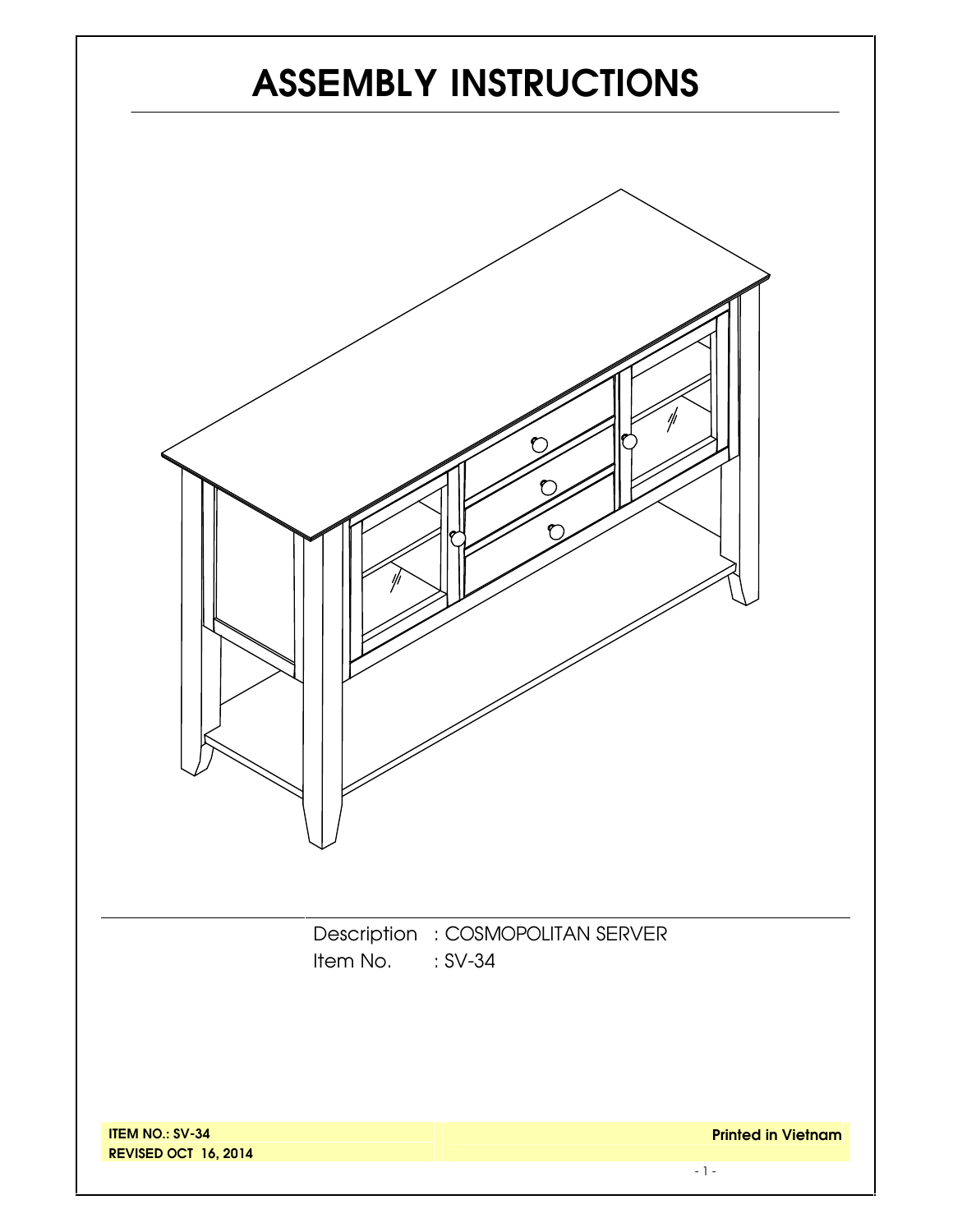# **BEFORE ASSEMBLY**

Thank you for purchasing this quality product. This product has been designed for easy assembly and constructed for durability. All parts were checked prior to packaging to insure quality. Prior to beginning assembly, however, make sure all parts and hardware are included and free of obvious defect. If a part is missing or defective, please contact the store where purchased. If hardware is missing, or you need help with assembly, please call toll free 888-944-8396.

#### **IMPORTANT NOTE:**

- Place all wooden parts on a clean and smooth surface such as a rug or carpet to avoid the parts from being scratched.
- Remove all wrapping material, including staples & packing straps before you start to assemble.
- DO NOT tighten all screws and bolts until completely assembled.
- Keep all hardware parts out of reach of children.

#### **WARNING:**

Long exposure to rubber or soft plastic may cause a chemical reaction and damage the finish on your product. Protect the surface of the product with a cloth if you are using any product with rubber feet or base.



### **PART LIST**

When unpacking, please be careful not to discard any parts with the packaging. Before continuing, please make sure you have the following parts:

| <b>NO</b>                 | Description                                    | Qty          | Sketch | <b>NO</b> | Description         | Qty            | Sketch                    |
|---------------------------|------------------------------------------------|--------------|--------|-----------|---------------------|----------------|---------------------------|
| $\boldsymbol{\mathsf{A}}$ | Server box                                     | $\mathbf{1}$ |        | B         | Leg<br>$(L-R)$      | 4              |                           |
| $\mathbf c$               | Bottom shelf                                   | $\mathbf{1}$ |        | D         | Adjustable<br>shelf | $\overline{2}$ |                           |
| E                         | Glass                                          | $\sqrt{2}$   |        |           |                     |                |                           |
|                           | <b>ITEM NO.: SV-34</b><br>REVISED OCT 16, 2014 |              |        |           |                     |                | <b>Printed in Vietnam</b> |
|                           |                                                |              |        |           |                     |                | $-2-$                     |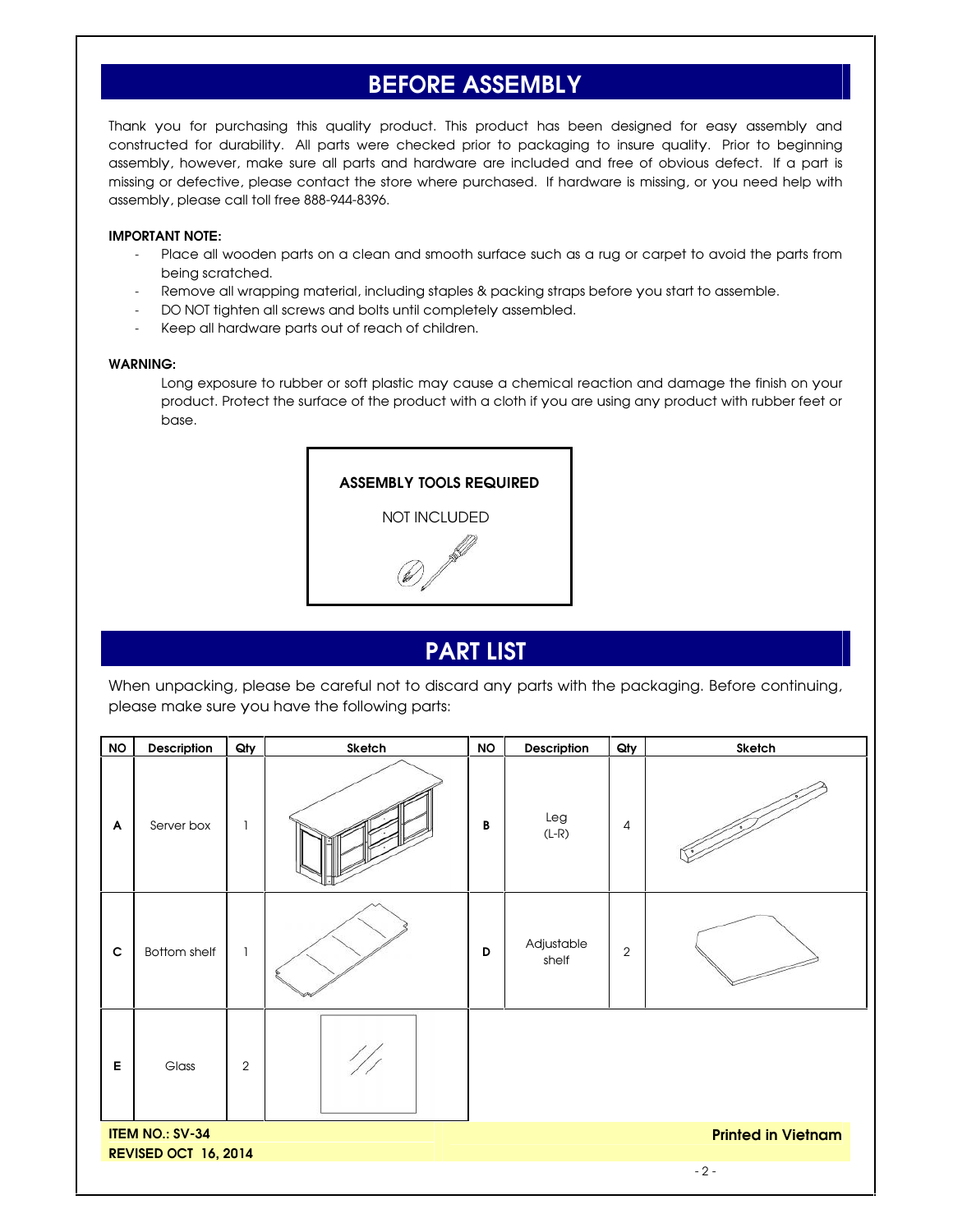# **HARDWARE LIST**

When unpacking, please be careful not to discard any parts with the packaging. Before continuing, please make sure you have all of the following hardware:

| <b>NO</b>   | <b>Description</b>                    | Qty            | <b>Sketch</b>    | <b>NO</b> | Description              | Qty | <b>Sketch</b>                                                                                                                                                                                                                                                             |
|-------------|---------------------------------------|----------------|------------------|-----------|--------------------------|-----|---------------------------------------------------------------------------------------------------------------------------------------------------------------------------------------------------------------------------------------------------------------------------|
| L           | <b>Bolt</b><br>$(M6 \times 60$ mm $)$ | 8              | <b>COMMONANT</b> | 7         | Allen key<br>(4x80mm)    | ı   |                                                                                                                                                                                                                                                                           |
| $\mathbf 2$ | Spring washer<br>$(\Phi6.5x 11mm)$    | 8              |                  | 8         | Short screw<br>(M3x15mm) | 18  |                                                                                                                                                                                                                                                                           |
| 3           | Flat washer<br>(Фб.5х 19mm)           | 8              |                  | 9         | Shelf support<br>bracket | 8   |                                                                                                                                                                                                                                                                           |
| 4           | Metal knob<br>(Ф32х30mm)              | 5              |                  | 10        | Steel band               | ı   | 000000000                                                                                                                                                                                                                                                                 |
| 5           | Pan head screw<br>(M4 x 25mm)         | 5              | Common           | 11        | Long screw<br>(M4x30mm)  | ı   |                                                                                                                                                                                                                                                                           |
| 6           | L-bracket                             | $\overline{4}$ | O                | 12        | Warning label            | 5   | <b>WARNINGI</b><br>THIS ITEM IS PROVE TO TIPPING.<br>USE ANTI-TIPPING HARDWARE (PROVIDED) TO SECURE TO THE WALL<br>DO NOT ALLOW CHILDREN TO CLIMB ON FURNITURE<br>PLAC HEAVIEST OBJECTS IN LOWER DRAWERS<br>DO NOT OPEN MORE THAN ONE DRAWER ON THE UNIT AT THE SAME TIME |

**Printed in Vietnam**

- 3 -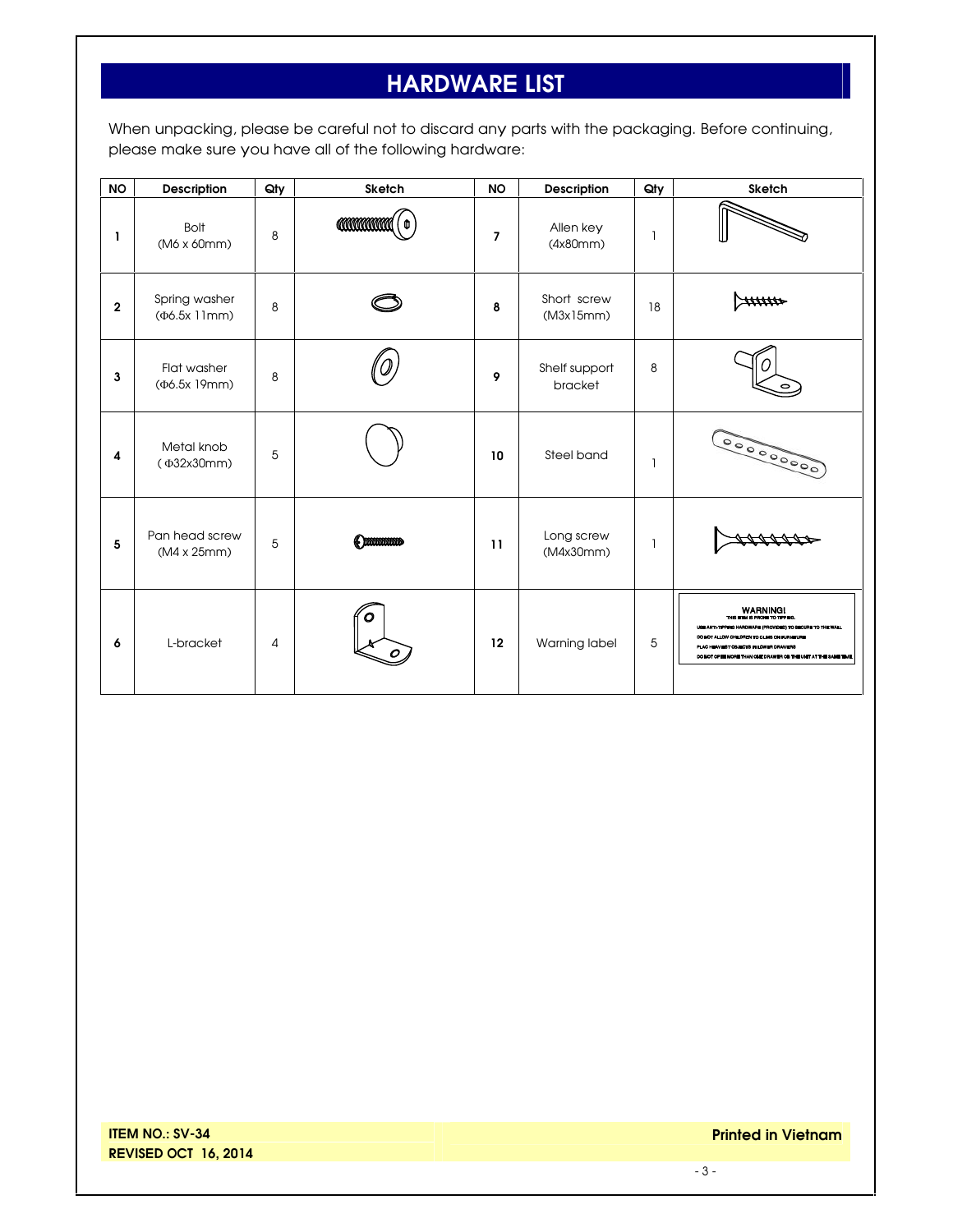# **STEP 1**

Attach legs (B) to the server (A) with bolts (1), washers (2) and (3) as shown below. Tighten with Allen key (7).

Attach L-brackets (6) to legs (B) with screws (8). Tighten with a screwdriver.

Attach L-brackets (6) to shelf (C) with screws (8) as shown below. Tighten with a screwdriver. Note that the shelf (C) leans on L-brackets when the unit standing on legs.



### **STEP 2**

Attach glass (E) to doors and lock them up at back.

Attach knobs (4) to doors and drawer fronts with screws (5) as shown below. Tighten with a screwdriver.



**ITEM NO.: SV-34 REVISED OCT 16, 2014** **Printed in Vietnam**